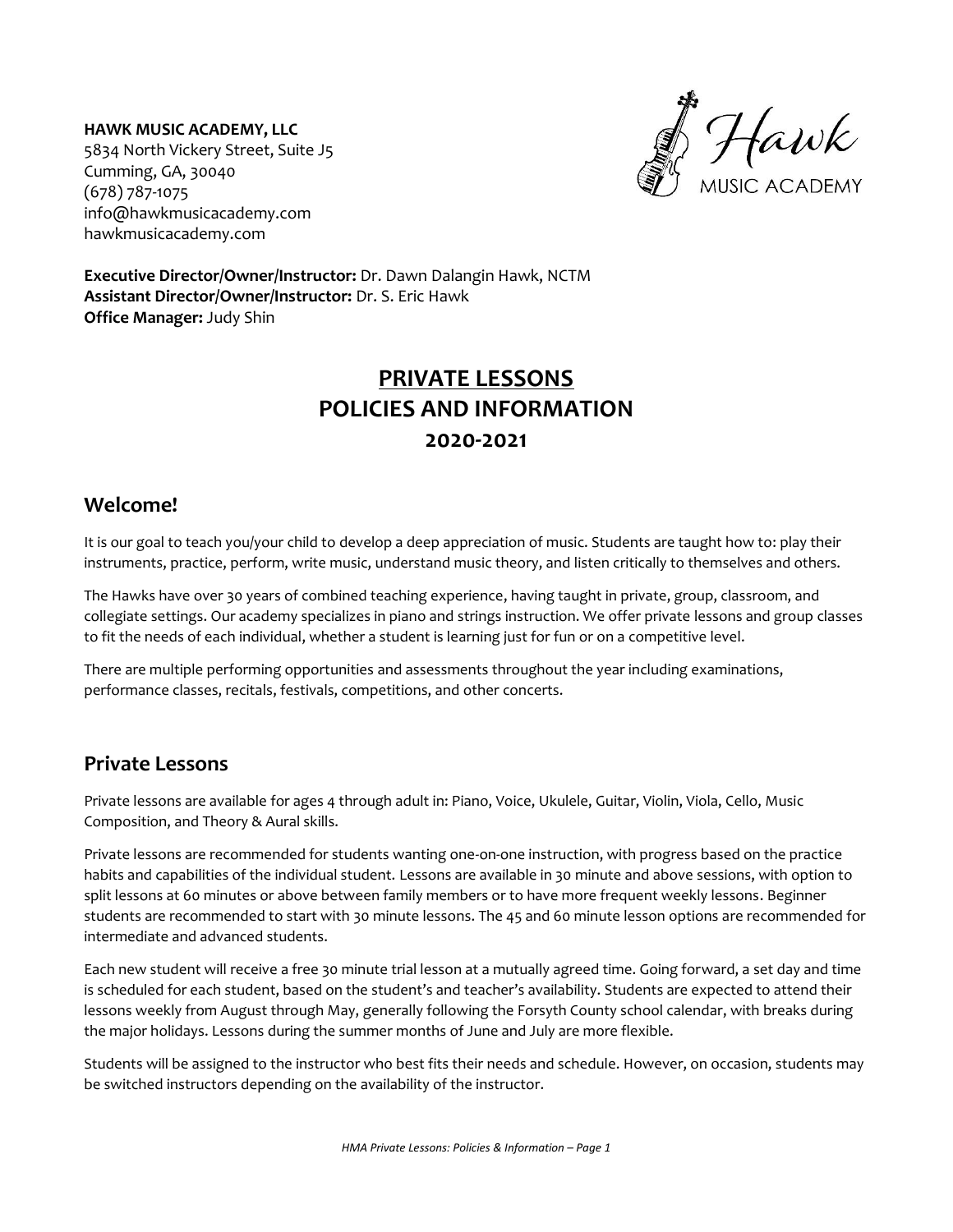## **Free Group Classes for students enrolled in Private Lessons**

Students enrolled in private lessons can enroll in one of the following group classes for free: Theory & Aural Skills Preparatory through Level 4, Adult Theory 101 & 102, and Chamber Music. These classes are held 9 times per semester. Students who wish to enroll in additional group classes can pay additional fees.

The Theory and Aural Skills Classes are structured around the Royal Conservatory of Music ("RCM") Theory method and books. Preparatory through Level 4 are generally open to elementary through middle school ages and are a fun way to experience music in a group setting. In these classes, students engage in extra-musical activities such as solfege singing, ear training, rhythm activities, ensemble playing, and more.

\*Note - We also offer Levels 5 through 10 at \$180 per semester. These classes are designed for middle school through adult students wanting more intense music theory, to supplement private instrumental instruction, and to help students prepare for RCM Theory examinations. *Due to COVID-19, these Theory classes are being offered online.*

The Adult Theory and Aural Skills Classes are designed for the adult student wanting music theory instruction at a more casual pace. *Due to COVID-19, these Theory classes are being offered online.*

Chamber Music classes are for intermediate through advanced students wanting to play music in a group setting. Pending enrollment, students will rehearse music in small chamber groups, such as multi-piano music, duets, trios, quartets, and more! Students can choose their secondary instruments to participate that are not their primary HMA instruments. For example, a student whose primary instrument is piano who takes private piano lessons at HMA and also plays the clarinet in their school band can play their clarinet in Chamber Music classes. Limited to woodwinds, strings, piano, and voice students. *Due to COVID-19, Chamber Music classes are temporarily canceled, until further notice.*

Performance & Analysis Classes are being held online, to replace [Chamber](https://www.hawkmusicacademy.com/chamber-music) Music, until further notice. These classes are for intermediate through advanced students. Students will perform pieces and receive feedback from HMA instructors and classmates. The theory and history of their selected pieces will be analyzed and discussed. Students must perform on instruments they are studying at HMA.

## **Additional Group Classes**

Private students can enroll in additional group classes for \$180 per 9-week session or \$180 per semester, depending on the format of the class. Please see *Group Classes – Policies and Information* for details, and visit our website at hawkmusicacademy.com/classes for more information and to see a list of available classes. *Due to COVID-19, all other Group Classes are temporarily canceled, until further notice.*

## **Payment**

### **Registration Fees**

Students can enroll in Private Lessons at any time of the year. There is a yearly registration fee of \$30 per student due by July 1st for continuing students. For new students, the registration fee is due by the first lesson with tuition. The registration fee for new students starting June through December is \$30. This registration fee will be carried over to the next school year for new students starting in the summer months of June and July. For new students starting January through May, the registration fee is only \$15 per student, which is applied through July of that year.

\*The registration fee is non-refundable and serves as a deposit to hold a lesson slot at Hawk Music Academy. The fees also help cover materials, printing/copying, venue fees, and other expenses. Please note that this does not cover books and other materials.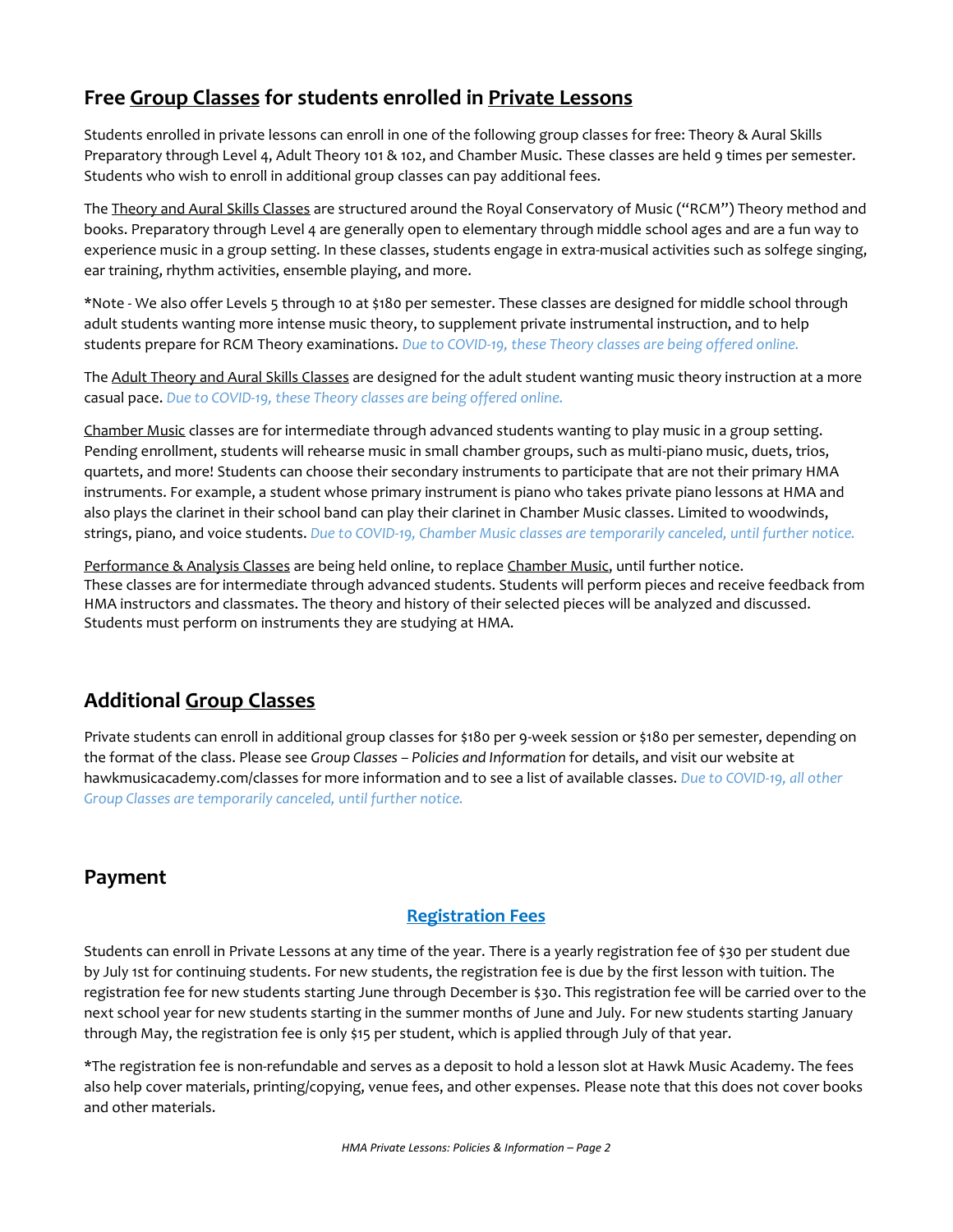#### **Tuition**

Automatic tuition payments are due by the 1<sup>st</sup> of the month for lessons in August through May. Automatic payments are set up through our Student Login page. There is a \$10 late fee for any payment that is not set up or does not go through by the 5th of each month.

\*Continuing students need to set up automatic payments by August 1st.

\*\*New students on a partial or Holiday month will pay a prorated amount for that month and then will have to set up automatic payments by the 1st of the following month.

Calendar year: There are a total of 38 lessons in our calendar year from August through May (19 per semester), with breaks during the major holidays: Thanksgiving, Winter Break, and Spring Break. Students who have lessons on Monday holidays (Labor Day, MLK Day, but not including Memorial Day) have the option to take their lessons on that day or reschedule. \*See our calendar on the website for exact dates.

Summer private lessons: There are no automatic payments during the Summer Session. Summer lessons may start at the end of May and end at the beginning of August, depending on the school calendar. Payment can be made in full or in two separate payments, with the first payment including any end-May through June 30<sup>th</sup> lessons and the second payment including July 1<sup>st</sup> through any beginning-August lessons. The tuition is due by the 1<sup>st</sup> of each month, or by the first summer lesson in May. Students will be sent invoices according to how many lessons they will take and if they choose to pay "in full" or "monthly". There is a \$10 late fee for payments that are not received by the 5<sup>th</sup> of the month.

| Private Lessons: Total weekly lesson time<br>*60 min. and above can be split for 2 or more family members<br>** Multiple family member discounts are already factored in | <b>August through May</b><br>Monthly payment | <b>Summer Session</b><br>Per lesson fee |
|--------------------------------------------------------------------------------------------------------------------------------------------------------------------------|----------------------------------------------|-----------------------------------------|
| 30 minutes                                                                                                                                                               | \$135.00                                     | \$35.00                                 |
| 45 minutes                                                                                                                                                               | \$200.00                                     | \$52.00                                 |
| 60 minutes (Can be 2 x 30 min.)                                                                                                                                          | \$260.00                                     | \$68.00                                 |
| 75 minutes (Can be 1 x 30 min. & 1 x 45 min.)                                                                                                                            | \$315.00                                     | \$83.00                                 |
| 90 minutes (Can be 1 x 60 min. & 1 x 30 min.   2 x 45 min.   3 x 30 min.)                                                                                                | \$370.00                                     | \$97.00                                 |
| 105 minutes (Can be 1 x 60 min. & 1 x 45 min.   2 x 30 min. & 1 x 45 min.)                                                                                               | \$420.00                                     | \$110.00                                |
| <b>2 hours</b> (Can be 2 x 60 min.   2 x 45 min. & 1 x 30 min.   1 x 60 min. & 2 x 30 min.  <br>$4 \times 30$ min.)                                                      | \$470.00                                     | \$124.00                                |
| 2.25 hours (Can be split into multiple variations)                                                                                                                       | \$495.00                                     | \$130.00                                |
| 2.5 hours (Can be split into multiple variations)                                                                                                                        | \$520.00                                     | \$137.00                                |

## **Attendance and Cancellation**

If you are late to your Private Lesson, time will not be taken out of the following student's lesson. If you need to cancel/reschedule your lesson, a 24-hour notice is required by texting, calling, or emailing your instructor directly. For extenuating circumstances (illness, other unexpected situations), we will work with you to reschedule your lesson.

Since lesson times are reserved for each student, no show/no notification lessons will not be made up and will not receive a lesson credit.

Only TWO make-up lessons are allowed per session/semester. This does not apply to students on Monday holidays who reschedule or when an instructor reschedules a lesson. Make-up lessons will not be carried over from one semester to the next. Once a semester ends (fall, spring, or summer), the instructors are not obligated to schedule a make-up. However, we will be holding make-up days toward the end of each semester for any remaining make-ups.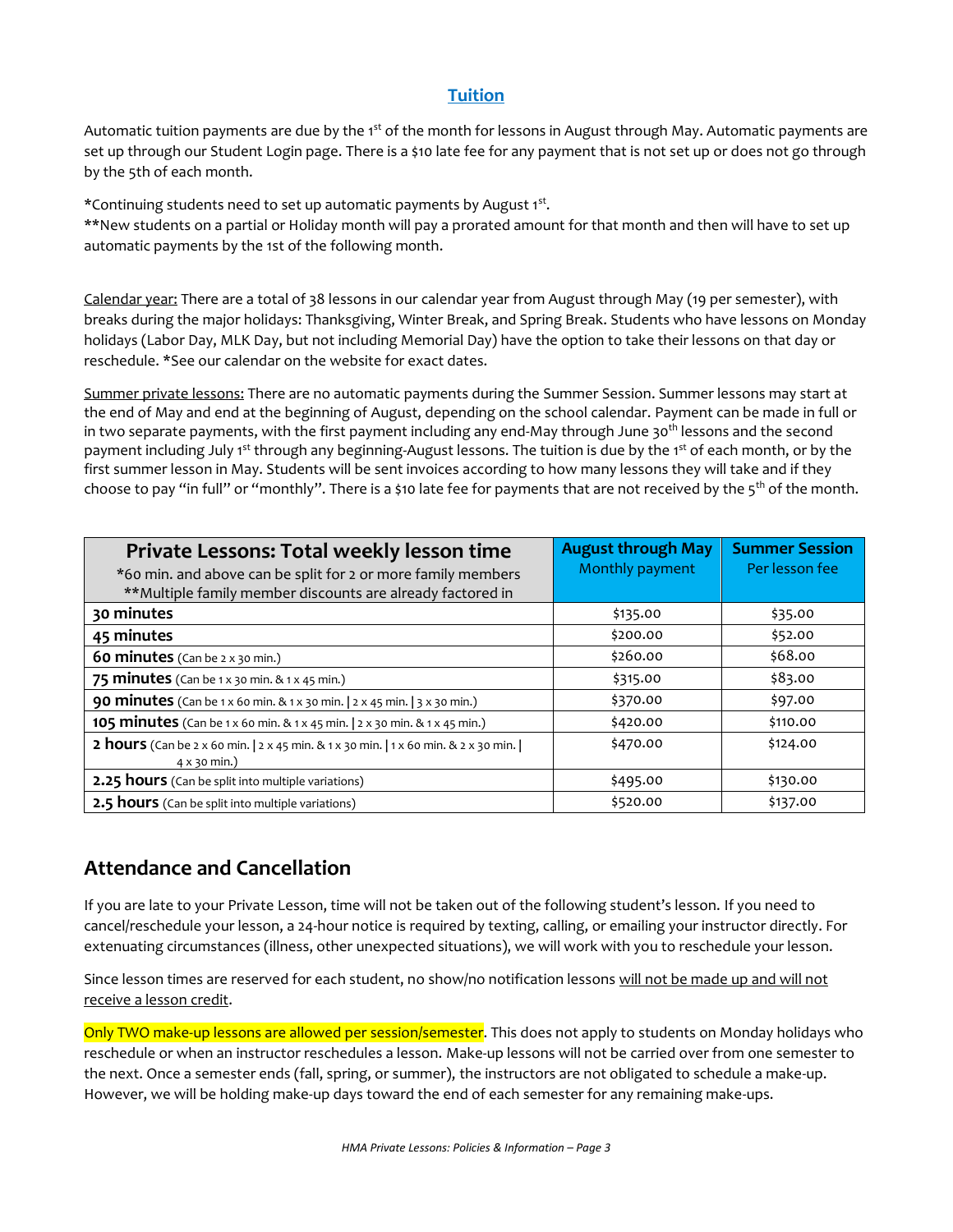To schedule a make-up, visit your instructor's schedule for any open slots through the Student Login page. Contact your instructor to request and confirm the make-up lesson date and time. If you are unable to schedule a make-up lesson with your instructor, you can schedule one with another instructor, if both instructors agree to the arrangement.

## **Materials/Equipment needed**

- 1. **Instrument/Equipment** All students will need an instrument to practice at home. For non-piano students, instruments will also need to be brought to each lesson/class.
	- **Piano Students**: For beginners, it is perfectly fine to start out with a keyboard, provided the keys are fullsize and it is touch sensitive to vary the dynamics. As students advance, the damper pedal will be needed, weighted keys, and a keyboard or digital piano that has all 88 keys. There are great digital pianos with weighted keys, all three pedals, and the look of a real acoustic piano. Intermediate and advanced level students should have regular access to an acoustic upright, baby grand, or grand piano.
	- **String Students**: Your instructor will recommend the appropriate instrument size. For growing students, we recommend a rental instrument. The following accessories may also be needed:
		- o Bow, rosin, shoulder rest, shoulder strap, extra set of strings, tuner, etc.
	- **Composition Students**: It is recommended that composition students have at least one year of music study on any music instrument. An instrument is necessary for at home work/study. A composition notebook with manuscript paper will also be needed.

#### **Music & Electronics Students:**

- o Required / Strongly Encouraged:
	- That the student is comfortable with basic computer usage.
	- Sufficiently capable laptop for the student to bring into the lessons (the lessons will likely not be as fruitful if the student cannot work on a laptop alongside the instructor during their lessons, and further use that same laptop at home to practice and employ what they learned in the lessons).
	- Decent set of headphones.
- o Additional materials, software, or hardware will depend on what the student is interested in learning and pursing. Other commonly needed materials, depending on the student's specific interests:
	- DAW and/or Notation software (many companies offer several tiers of their software products at varying levels of features and price, and many do offer free versions that are good for beginners)
	- MIDI keyboard (either a small one for portability to bring into the lessons, or a larger one that can stay at home).
	- Decent set of speakers at home (a laptop's or computer's built-in speakers are usually insufficient and/or of poor quality).
	- Audio Interface and Microphone

\*Consult with instructor to communicate the student's interests, and the instructor can help you find appropriate materials, software, and/or hardware within a budget.

- 2. **Music/Books** Books and sheet music have to be purchased and available for use by the first lesson. We will recommend online stores and/or local stores to purchase music.
- 3. **Metronome** This is a very useful tool for anyone studying music. Metronomes are usually built into keyboards or digital pianos. There are also separate, standalone units or free apps you can download on your phone, computers, IPads, etc.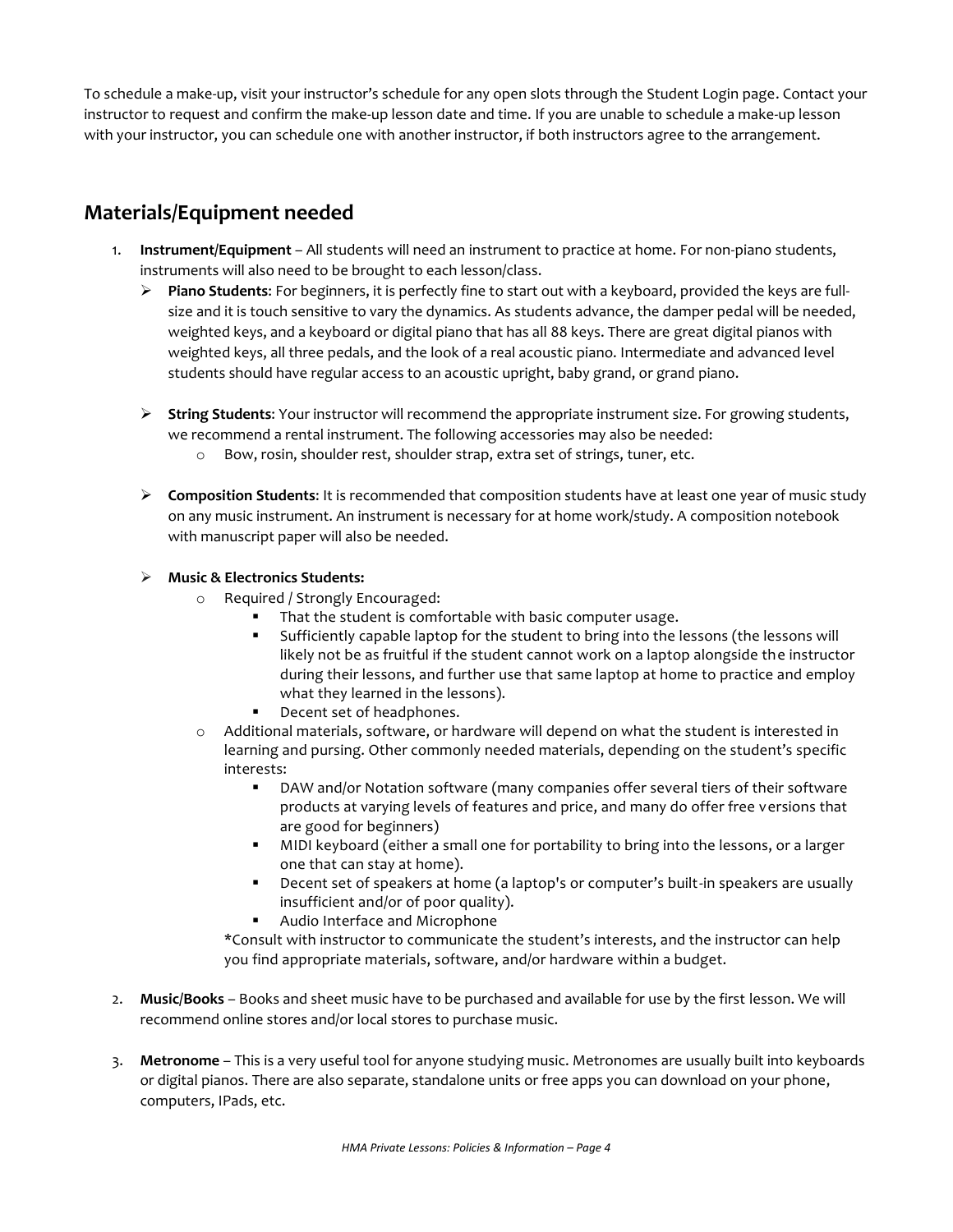### **Resources**

- $\triangleright$  Pianos
	- o Atlanta Keyboard Consultants: atlantakeyboardconsultants.com
	- o PianoWorks: pianoworks.com
	- o Piano Distributors: pianodistributors.com
- $\triangleright$  String instruments \*With the exception of the ukulele, we recommend going to a store in person, rather than purchasing online.
	- o Music & Arts: musicandarts.com (several locations); They have instruments available for rent. Recommended for younger students who will need larger sizes as they grow.
	- o Amazon: amazon.com; Various guitars, ukuleles, and other instruments.
	- o Beau Vinci Violins: beauvinciviolins.com; Violins, violas, and cellos
- $\triangleright$  Books
	- o amazon.com or sheetmusicplus.com for online purchases
	- o musicandarts.com for in-store purchases
	- o pianoworks.com for in-store purchases
- $\triangleright$  Piano technicians:
	- o Mike Riffle: rifflepiano.com; He has been our technician for several years. However, he now lives in South Carolina, so he may be unavailable. Let him know HMA referred you.
	- o Pianoworks.com

## **Assignments and Practice Expectations**

All private instrumental students are expected to practice a minimum of 4 days a week to ensure steady progress. Practice expectations vary per student, and depends on many factors like goals, age, level, ability, and schedules. Your instructor will give you their recommended practice goals.

Composition students will be expected to complete their assignments by the next lesson.

### **Evaluations**

Students enrolled in Private Lessons will receive an evaluation four times per year in mid-fall session/semester, end-fall session/semester, mid-spring session/semester, and end-spring session/semester. Instructors will assess progress, practice habits, technique, understanding of theoretical concepts, and any other areas of their music learning. Parents should share these with their children. Together, we will continually work to ensure steady progress.

### **Academy Events – Performance Classes, Studio Recitals/Concerts, Master Classes, and Guest**

#### **Artists** *These events may be canceled or modified, due to COVID-19.*

Students have numerous performing opportunities throughout the year. With the exception of the Concerto Recital, the events listed below are free for all Hawk Music Academy students. \*Please visit the calendar on the website for dates.

Performance Classes: There will be two Performance Classes held per semester at Hawk Music Academy. These classes are a master class setting where students have the opportunity to perform for one another, receive feedback from one another, and also receive comments from one or more of our instructors. We will need a minimum of 5 students to sign up, otherwise, the classes will be cancelled. Pending enrollment, classes may be combined. Multiple classes will be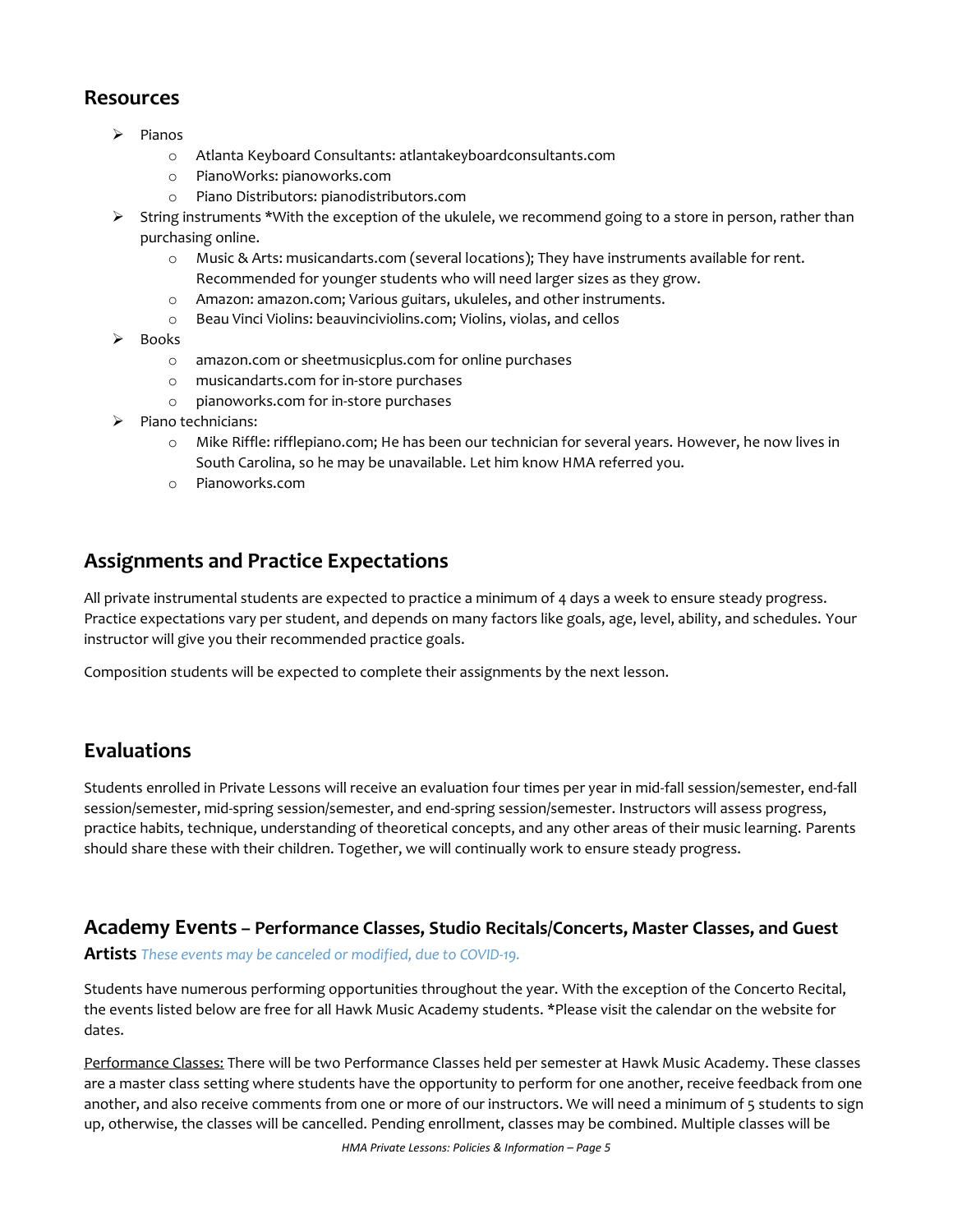offered for multiple ages/levels, pending enrollment. Parents and other guests are welcome to come observe these classes.

Academy Recitals: Hawk Music Academy will hold three main recitals/concerts per year. These are free and open to the public.

1) Fall/Winter Recital in November/December, 2) Concerto Recital in January/February, and 3) Spring Awards Recital in April/May. Pending schedules and other factors, we may also have a Student-Faculty "Party and Performances" at the start of the school year.

With the exception of the Concerto Recital, all other recitals/concerts are open to all levels. Since the Concerto Recital will feature a string quartet to play orchestra parts with our students, it is only open to intermediate and advanced students, upon recommendation of their instructor. To participate, students will need to fill out an online application and pay the \$40 non-refundable fee.

At the Spring Awards Recital, students will be recognized for their achievements throughout the year. Additionally, special academy awards will be: *Perfect Attendance* (students who attended all lessons with a minimum amount of rescheduling)*, Highest Achievers* (students who made their weekly practice goals all weeks of enrollment)*,* and *Technique Belts* (like martial arts, students will earn "belts" for having learned a certain amount of scales throughout the year. Students receive certificates of that colored "belt" and can earn prizes). \**Perfect Attendance* and *Highest Achiever* awards are available for students who started in January or previously.

Master Classes: At least once per year, a guest teacher will offer a Master Class open to the public. Pending enrollment, these classes may be held at our academy, or in a larger venue. In this setting, students will perform and receive feedback from the "master" teacher. These classes are designated only for intermediate and advanced students. [Depending on the availability of the teacher, private lessons may also be offered for separate purchase.]

Guest Artists: Pending our calendar and availability, guest artists will be invited to perform in a free concert for our students. Pending attendance, these concerts may be held at our academy, or in a larger venue.

#### **Outside Events - Recitals, concerts, festivals, competitions, and examinations**

In addition to our Academy Events, our teachers are affiliated with the Georgia Musicale Group, Music Teachers National Association, National Federation of Music Clubs, Royal Conservatory, and other music associations. Students can participate in any of the events with their teacher's recommendation.

Georgia Musicale Group: The Georgia Musicale Group has performances/recitals/concerts throughout the year, which gives students many opportunities to perform in a smaller setting. These are highly recommended for students preparing for auditions, competitions, festivals, academy recitals, and other events.

Visit www.mygmg.org for more information.

Federation Festival: *It is highly recommended that all Hawk Music Academy students (including adults!) participate in the National Federation of Music Clubs Festival ("Federation Festival") in March for assessment*. Students play in front of one judge and one other adult to receive comments and a rating. As a nationally recognized achievement event, students receive points that are recorded as part of their Federation record. Students can earn trophies ("cups") for their earned points. To ensure progress, students have to enter at least one level higher each year of participation. It is a fun event with numerous categories (piano solo, piano duet, piano concerto, theory, etc.), which requires students to play new music by American composers.

Visit www.nfmc-music.org for more information.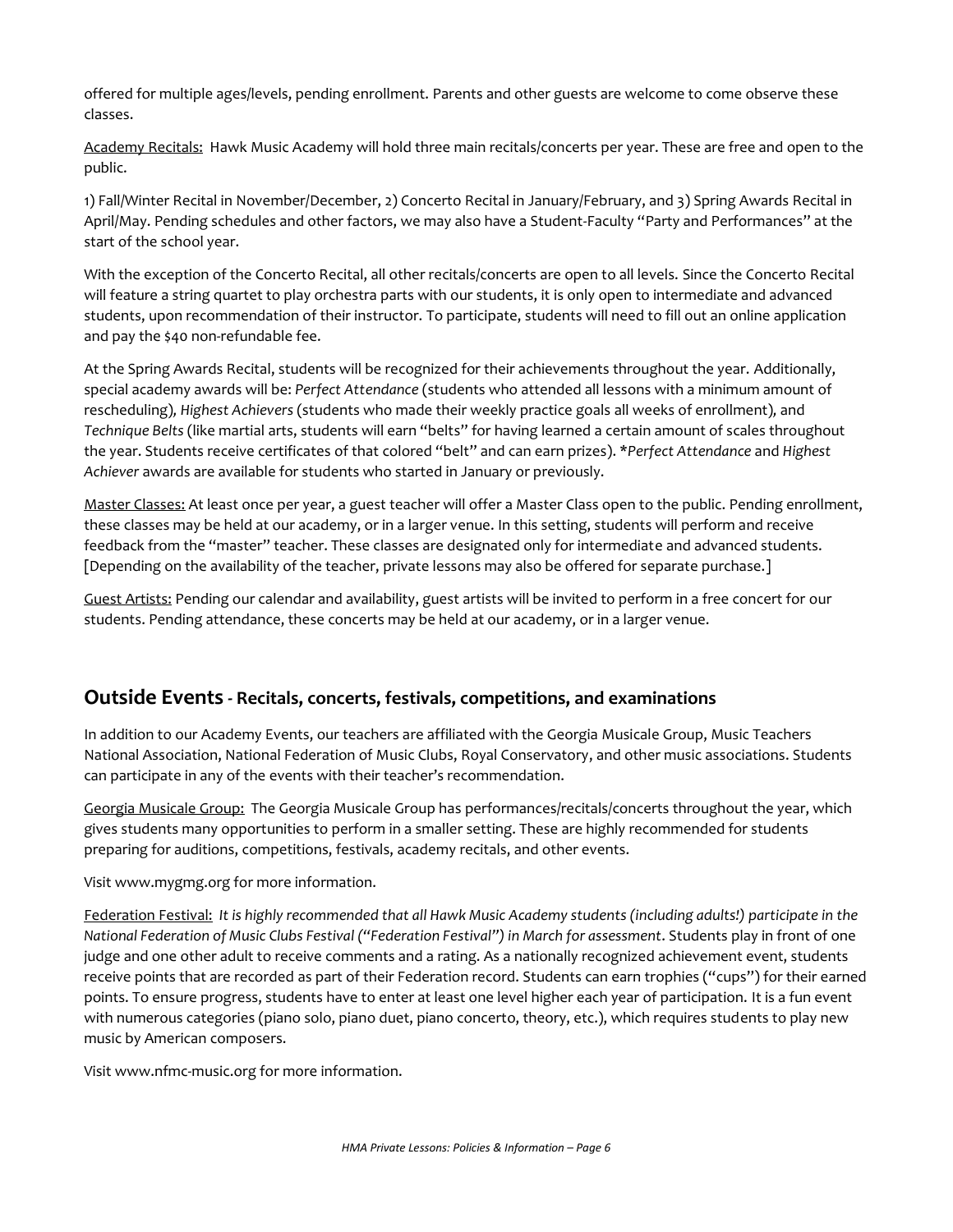Assessments for certificates: Serious students can additionally take ABRSM or Royal Conservatory examinations for assessment, certificates of achievement, and music diplomas. These assessments are open to all ages. The exams are generally held in early-December, late-May, and early-August.

Visit www.abrsm.org and/or www.rcmusic.com for more information.

Music Teachers National Association: Students have many opportunities to participate in area Music Teachers National Association events, which has numerous festivals and competitions throughout the year.

Visit www.nfmta.com for more information.

### **Discontinuing lessons/classes**

We understand that music lessons/classes are not necessarily for everyone and unexpected situations happen where a student has to cancel their lessons. **Students deciding to discontinue must give a one month notice or one month's tuition.** No refunds will be given for any leftover lessons/classes, however, students can take all lessons/classes they have paid for.

**\*The Hawks reserve the right to terminate lessons/classes for any students who are consistently late, frequently cancel/reschedule lessons/classes, or continuously come to lessons/classes unprepared.**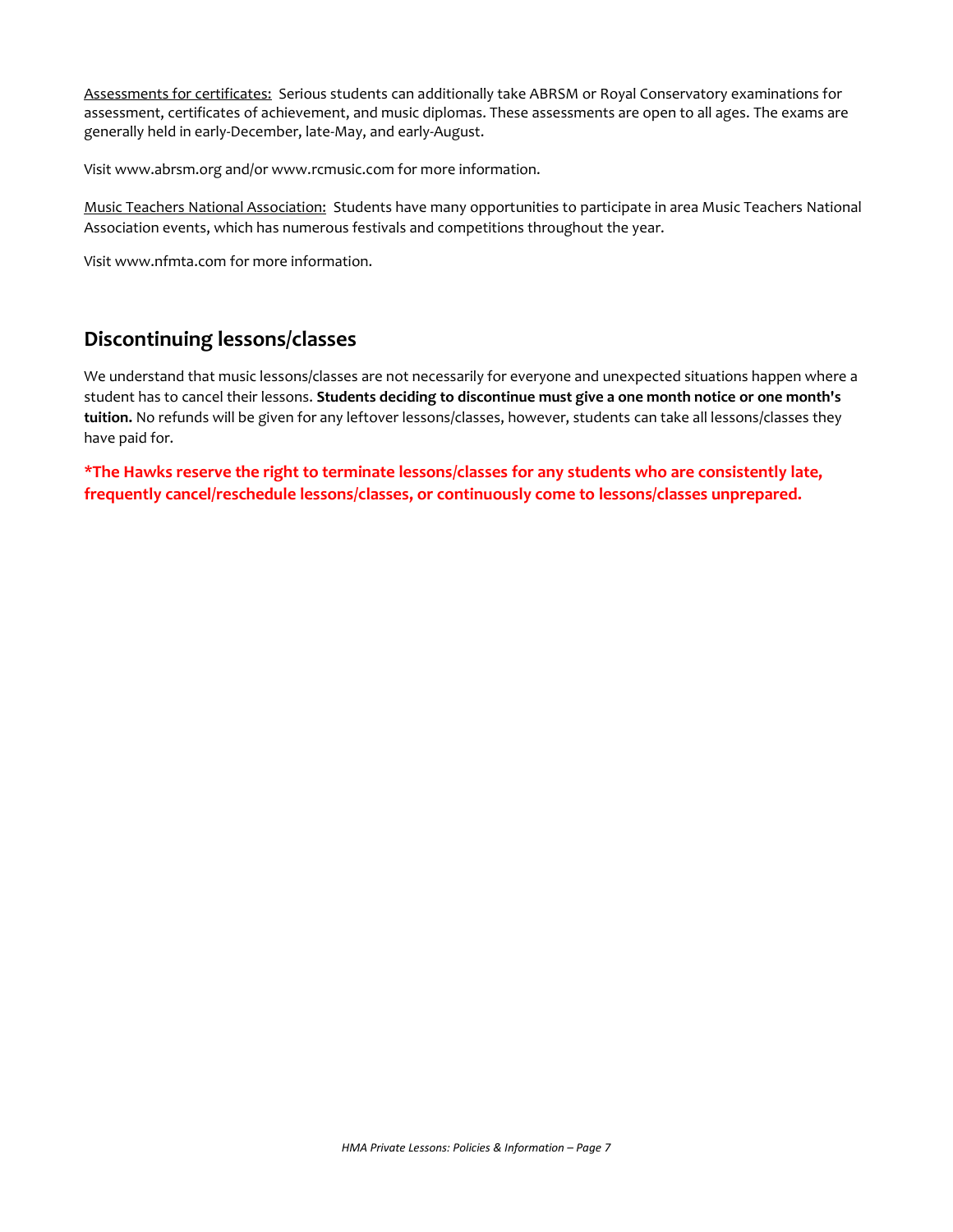**HAWK MUSIC ACADEMY, LLC** 5834 North Vickery Street, Suite J5 Cumming, GA, 30040 (678) 787-1075 info@hawkmusicacademy.com hawkmusicacademy.com

Hawk<br>MUSIC ACADEMY

**Executive Director/Owner/Instructor:** Dr. Dawn Dalangin Hawk, NCTM **Assistant Director/Owner/Instructor:** Dr. S. Eric Hawk **Office Manager:** Judy Shin

## **2020-2021 PRIVATE LESSONS REGISTRATION FORM**

This form can also be completed online through the Student Login.

| Student's first name                            | Student's last name                                                   |                              |                                                                                                                                                                                                              |  |
|-------------------------------------------------|-----------------------------------------------------------------------|------------------------------|--------------------------------------------------------------------------------------------------------------------------------------------------------------------------------------------------------------|--|
| Student's date of birth                         | Student's grade (2019-2020)                                           |                              |                                                                                                                                                                                                              |  |
| Parent/guardian's title<br>(Mr., Ms., Mrs.)     | Parent/guardian's first name                                          |                              | Parent/guardian's last name                                                                                                                                                                                  |  |
| (Mr., Ms., Mrs.)                                | 2 <sup>nd</sup> Parent/guardian's title  Parent/guardian's first name |                              | Parent/guardian's last name                                                                                                                                                                                  |  |
| Best contact email address                      |                                                                       | Second email address         |                                                                                                                                                                                                              |  |
| Best contact phone number                       |                                                                       | Second phone number          |                                                                                                                                                                                                              |  |
| Street address                                  |                                                                       | City, Zipcode                |                                                                                                                                                                                                              |  |
|                                                 | Student's experience (Beginner, # of years of previous study)         |                              | Private lesson instrument selection                                                                                                                                                                          |  |
|                                                 |                                                                       |                              | FREE group class selection: *NO GROUP CLASSES in summer for June and July. Limit one per student.<br>Students wanting to enroll in more than one group class listed below can pay additional fee of \$40/mo. |  |
| Theory and Aural Skills: Preparatory -- Level 4 |                                                                       | Adult Theory 101 (beginners) |                                                                                                                                                                                                              |  |
|                                                 | Chamber Music (intermediate through advanced)                         |                              | Adult Theory 102 (some experience)                                                                                                                                                                           |  |
|                                                 | None for now. We are not available during the class time.             |                              |                                                                                                                                                                                                              |  |
|                                                 | Lesson length (30, 45, 60 min.):<br>Lesson day (Mon, Tues, etc.):     |                              |                                                                                                                                                                                                              |  |

*HMA Private Lessons: Policies & Information – Page 8*